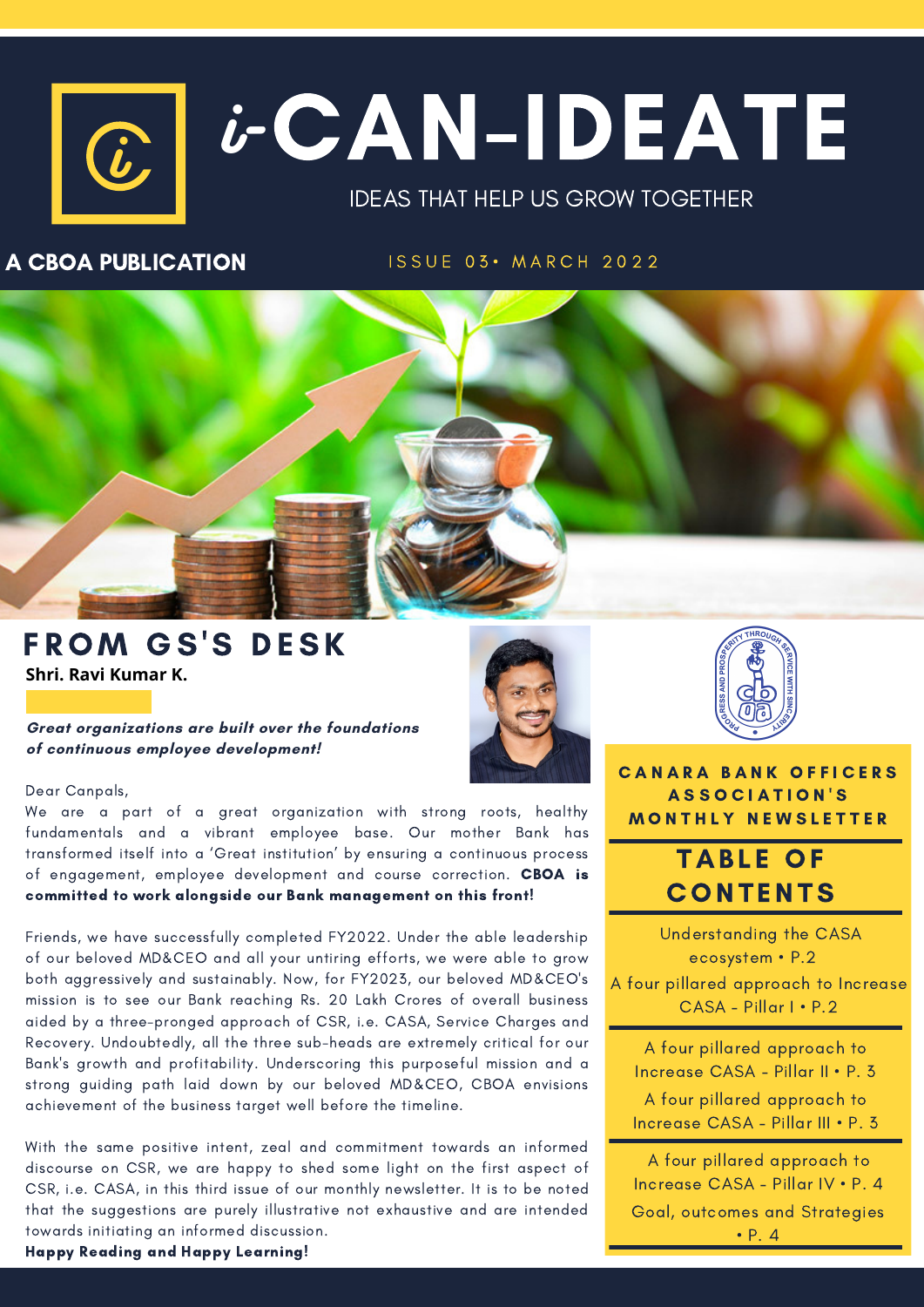### UNDERSTANDING THE CASA ECOSYSTEM

# **THE CASA ECOSYSTEM**

**UNDERSTANDING THE IMPORTANCE OF RETAIL BANKING, BANKS ARE PLACING INCREASED THRUST ON TAPPING THE** CASA ECOSYSTEM. THE ECOSYSTEM IS NOT JUST A SOURCE OF LOW-COST DEPOSIT BUT BRINGS IN A GALORE OF COST EFFECTIVE, LOW RISK BUSINESS **OPPORTUNITIES.** 

IN THIS AGE OF DISRUPTION. THE NEW **BANKING INDUSTRY ORDER IS TO BECOME ONE-STOP-SOLUTION** PROVIDER TO THE CUSTOMERS. **CREATING DURABLE RELATIONSHIPS AND BUILDING EFFICIENT TECHNOLOGICAL PLATFORMS, LIKE A** SUPER APP, TO RAPIDLY ENABLE SUCH SOLUTIONS IS NEED OF THE HOUR.



SOURCE: REPRESENTATION CREATED BY EDITORIAL TEAM

### FOUR PILLARED APPROACH TO INCREASE CASA

#### **Pillar I: Forging partnerships:**

Keeping pace with the evolving landscape of the banking industry in the wake of growing urbanization, structural shift from agriculture based to industrial & services led, Banks are competing towards seizing the larger pie in the opportunity of tapping the growing demand. Various strategies ranging from voracious digital marketing to market expansion and product diversification lie in front of the banks; however, the common theme among all remains building strong partnerships with the customer. In this line some of the prioritized strategic initiatives that the Bank may take are:

a. Huge number of Multi-National companies and Educational institutions are setting up their offices in Metro/Tier-I cities like Bangalore, Chennai, Pune, Delhi, Noida and Hyderabad. This opens up galore of opportunities for our bank to understand the financial needs of their employees/staff/families, forge new relationships, get into tie-ups and bring those quality accounts to the bank. Services of specialized departments at the Head Office and Circle Offices may be explored for this purpose who can plan and implement meticulously.



b. Concept of 'Liasioning/Partnerships Executive' along with some staff at the Regional Office level may be explored. The role could be clearly delineated for the team, so as to continuously plan, liaison and build partnerships with local authorities and private corporations. The incoming business can then be directed to the respective departments/branches for further action.

c. More professional and specialized approach could be ascertained towards social media branding of our bank. Brand positioning may be carried out by deftly in order to increase our presence in all social media platforms. Investment in targeted marketing has a high multiplier effect and could help bring new business to the bank.

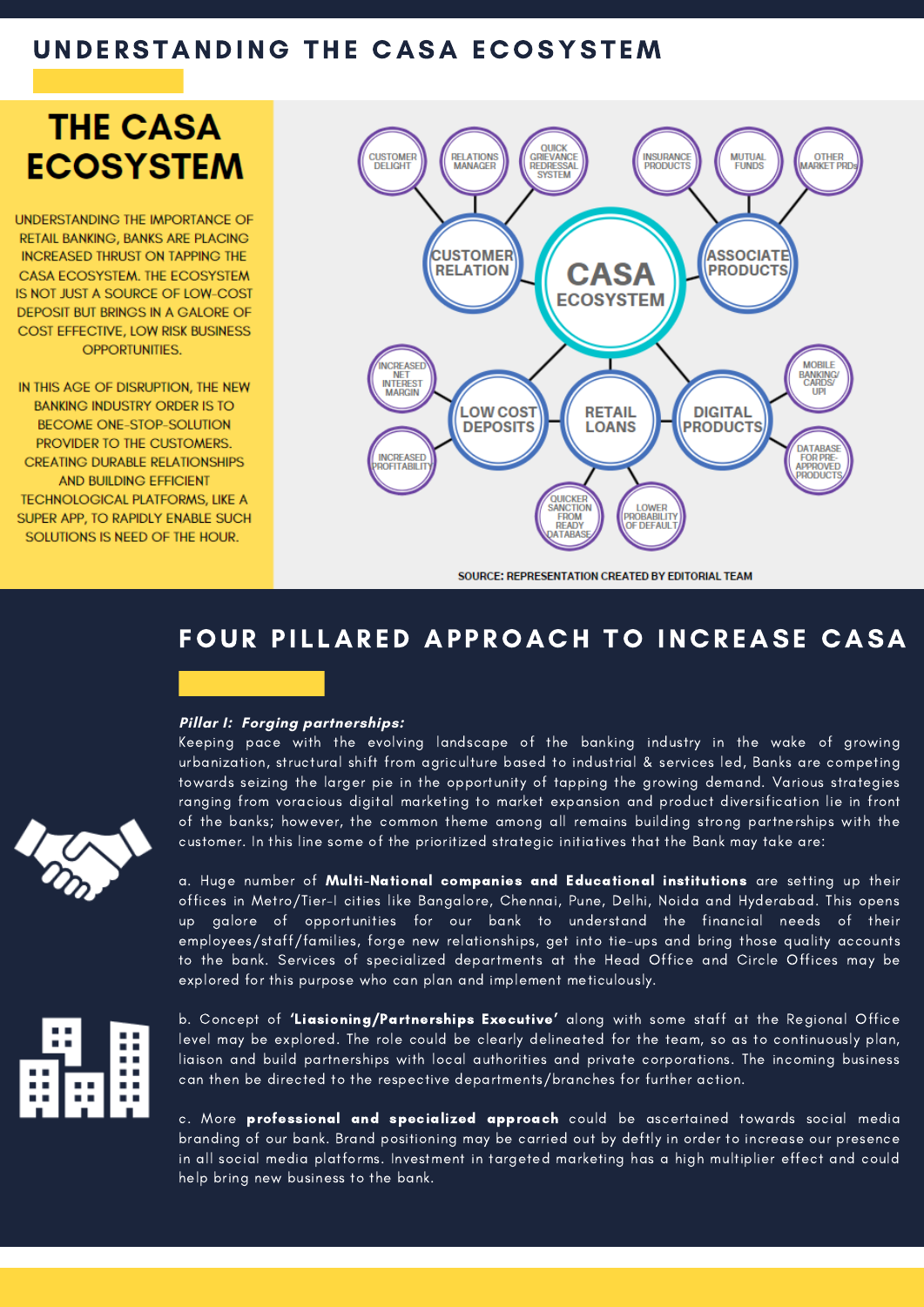## FOUR PILLARED APPROACH TO INCREASE CASA

#### **Pillar II: Fostering relationships:**

A balance between growth and risk has to be achieved, in order to achieve strong performance. Our Bank may develop high levels of trust and professional commitment within its existing customers on the basis of its product and service delivery, eventually leading to a long-term symbiotic relation between the customer and the bank. The following strategies may be adopted for implementing this:

a. Start with your Partners: Our bank is in some financial relationship with companies/institutions like HSBC, TATA, BAJAJ, APOLLO, NEW INDIA ASSURANCE etc. Notwithstanding that, we still doesn't have access to the salary accounts of all their employees/staff/families. Steps may be undertaken at the Head Office level to convert this limited relationship into a full banking relationship. In that case, bank could pitch for becoming a 'complete banking solution provider' for every new subsidiary or newly opened unit of the above institutions.

b. The Regional Office, in tandem with branches may identify HNI/High Impact customers, and help conduct grievance redressal meetings, thanks giving meetings at regular intervals. This can trigger a 'virtuous contagion effect' among high income individuals.

c. A 'Customer Referral System' may be devised, wherein for opening of new quality CASA A/C by the referee customer, the referrer customer will get an pre-defined incentive. The incentive may be directly credited to the referrer customer's A/C.

d. Promoting RELATIONSHIP BANKING for the existing customers: Not able to pay heed to customer is antithetical to idea of furthering CASA business in this highly competitive banking scenario. Dedicated Relationship Officers at every Branch/RO may be designated who can regularly monitor at least HNI customers and their issues. The aim is to go beyond 'Customer Satisfaction' and ensure 'Customer Delight'.

### FOUR PILLARED APPROACH TO INCREASE CASA

#### **Pillar III: Ease and Joy of Banking:**

a. Allowing Customers to self service: Studies have found that bank business depends very much on the quality of the customer service provided and overall satisfaction of customers. In this regard eight of the most important attributes of bank towards ensuring customer satisfaction are: facility of online banking, paying individual attention to each client, personnel behavior winning customer trust, attractive & friendly bank equipment, zero fees for issuing checks, zero error records, security of transactions, helpful staff, and readiness of staff to answer to customer requirements regardless of occupancy. The bank may deploy the following strategic actions for implementing this pillar:

b. Bank's 'Online/Offline Customer Service' holds key to retention of customers in the bank, especially with respect of savings account customers. To stay competitive, our banks needs to continue building Omni-channel touch-points by providing 24X7 real-time access to banking, seamlessly across all channels. The customer service may be re-strengthened to ensure that all existing customers feel like connected to the bank at any point of time.

c. Given the processing time involved, our **account opening methodology** may be deemed highly inefficient in today's times. Technology may be leveraged for this purpose for instant biometric based account opening (Aadhaar based) or Tab-based account opening followed by Debit card issuance and permitting Mobile/Internet banking in one go. Speedy processing and respect of customer's time attract their attention. This in turn snowballs to higher customer base and improved CASA.

d. One of the major reasons of tepid demand for our bank accounts is the absence of bank's tie-ups with big online/offline retailers, Food Stores, petroleum Companies, Travelling companies. Cost effective collaborations may be explored with e-commerce platforms through debit/credit card purchases, cash back, discounts etc. This will not only help to publicize our brand to the end point customer, who often use these services but also encourage them to keep their account with the bank.